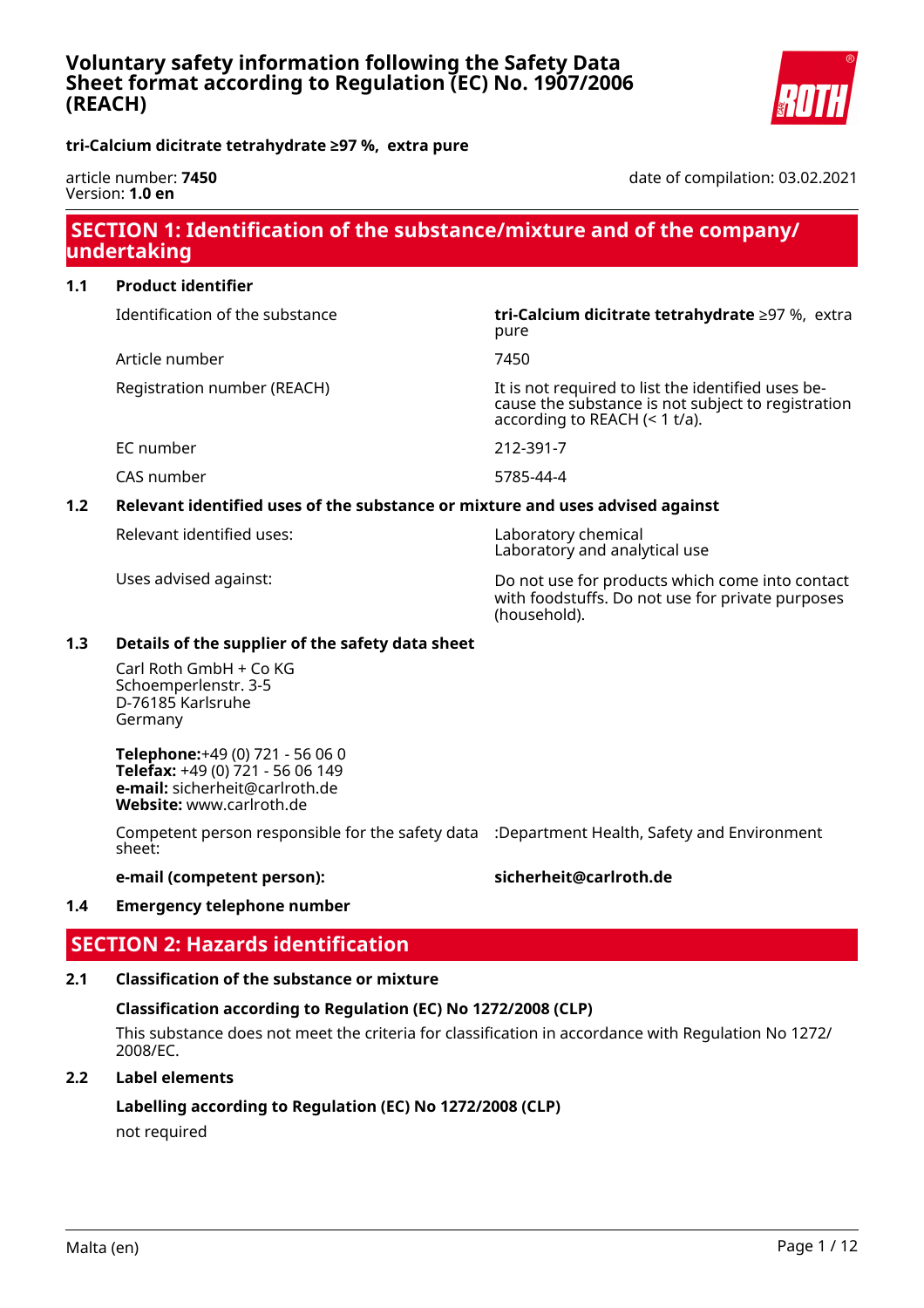

#### **tri-Calcium dicitrate tetrahydrate ≥97 %, extra pure**

article number: **7450**

#### **2.3 Other hazards**

#### **Results of PBT and vPvB assessment**

According to the results of its assessment, this substance is not a PBT or a vPvB.

# **SECTION 3: Composition/information on ingredients**

#### **3.1 Substances**

Molecular formula  $C_{12}H_{10}C_{a_3}O_{14} \cdot 4H_2O$ Molar mass CAS No 5785-44-4 EC No 212-391-7

Name of substance Tri-Calcium dicitrate tetrahydrate 570.5  $9/_{mol}$ 

# **SECTION 4: First aid measures**

#### **4.1 Description of first aid measures**



#### **General notes**

Take off contaminated clothing.

#### **Following inhalation**

Provide fresh air.

#### **Following skin contact**

Rinse skin with water/shower.

#### **Following eye contact**

Rinse cautiously with water for several minutes.

#### **Following ingestion**

Rinse mouth. Call a doctor if you feel unwell.

- **4.2 Most important symptoms and effects, both acute and delayed** Symptoms and effects are not known to date.
- **4.3 Indication of any immediate medical attention and special treatment needed** none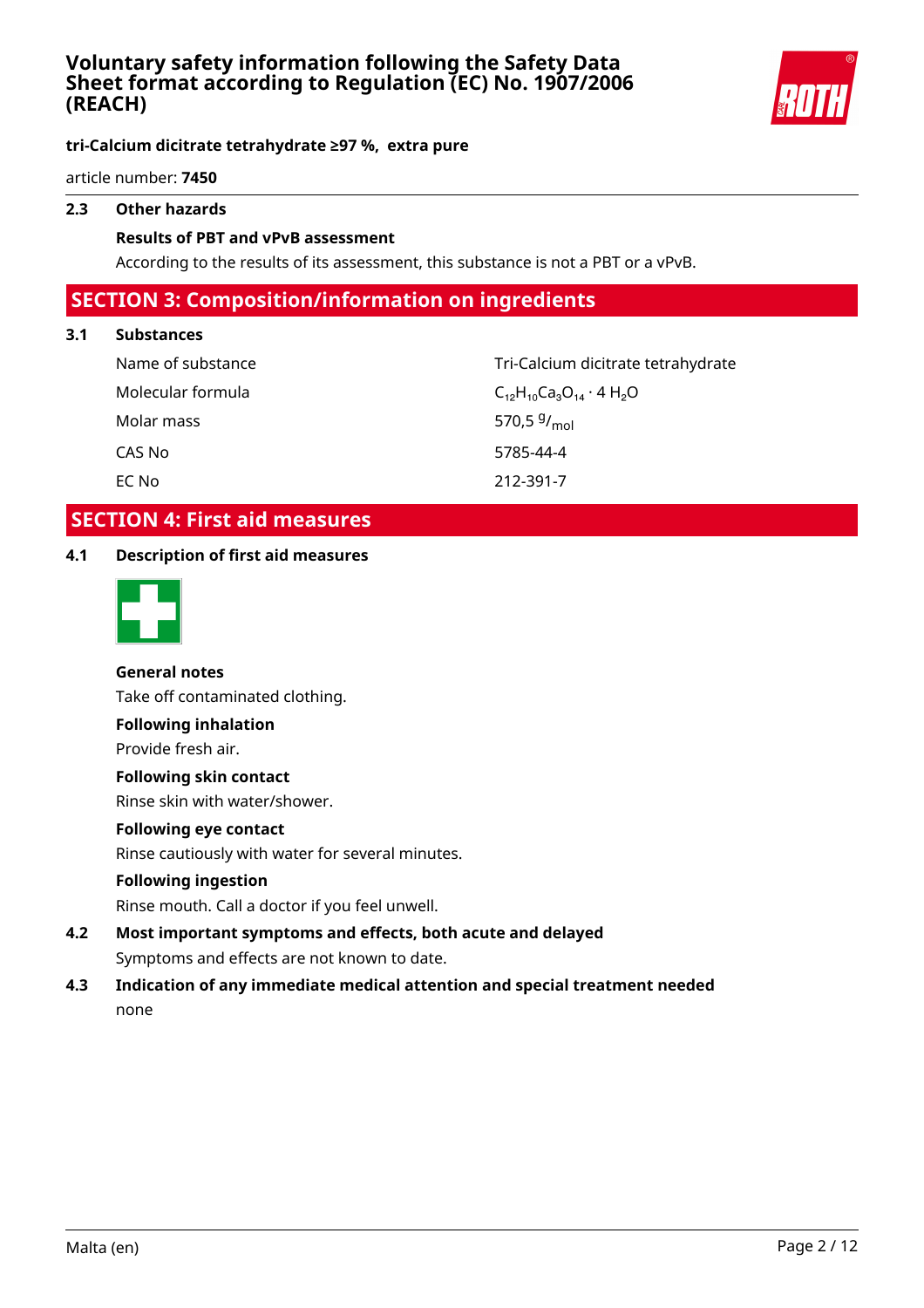

**tri-Calcium dicitrate tetrahydrate ≥97 %, extra pure**

article number: **7450**

# **SECTION 5: Firefighting measures**

#### **5.1 Extinguishing media**



#### **Suitable extinguishing media**

co-ordinate firefighting measures to the fire surroundings water, foam, alcohol resistant foam, dry extinguishing powder, ABC-powder

#### **Unsuitable extinguishing media**

water jet

#### **5.2 Special hazards arising from the substance or mixture**

Combustible.

#### **Hazardous combustion products**

Carbon monoxide (CO), Carbon dioxide (CO₂)

#### **5.3 Advice for firefighters**

In case of fire and/or explosion do not breathe fumes. Fight fire with normal precautions from a reasonable distance. Wear self-contained breathing apparatus.

# **SECTION 6: Accidental release measures**

**6.1 Personal precautions, protective equipment and emergency procedures**



# **For non-emergency personnel**

Control of dust.

**6.2 Environmental precautions**

Keep away from drains, surface and ground water.

#### **6.3 Methods and material for containment and cleaning up**

#### **Advice on how to contain a spill**

Covering of drains. Take up mechanically.

#### **Advice on how to clean up a spill**

Take up mechanically.

#### **Other information relating to spills and releases**

Place in appropriate containers for disposal.

#### **6.4 Reference to other sections**

Hazardous combustion products: see section 5. Personal protective equipment: see section 8. Incompatible materials: see section 10. Disposal considerations: see section 13.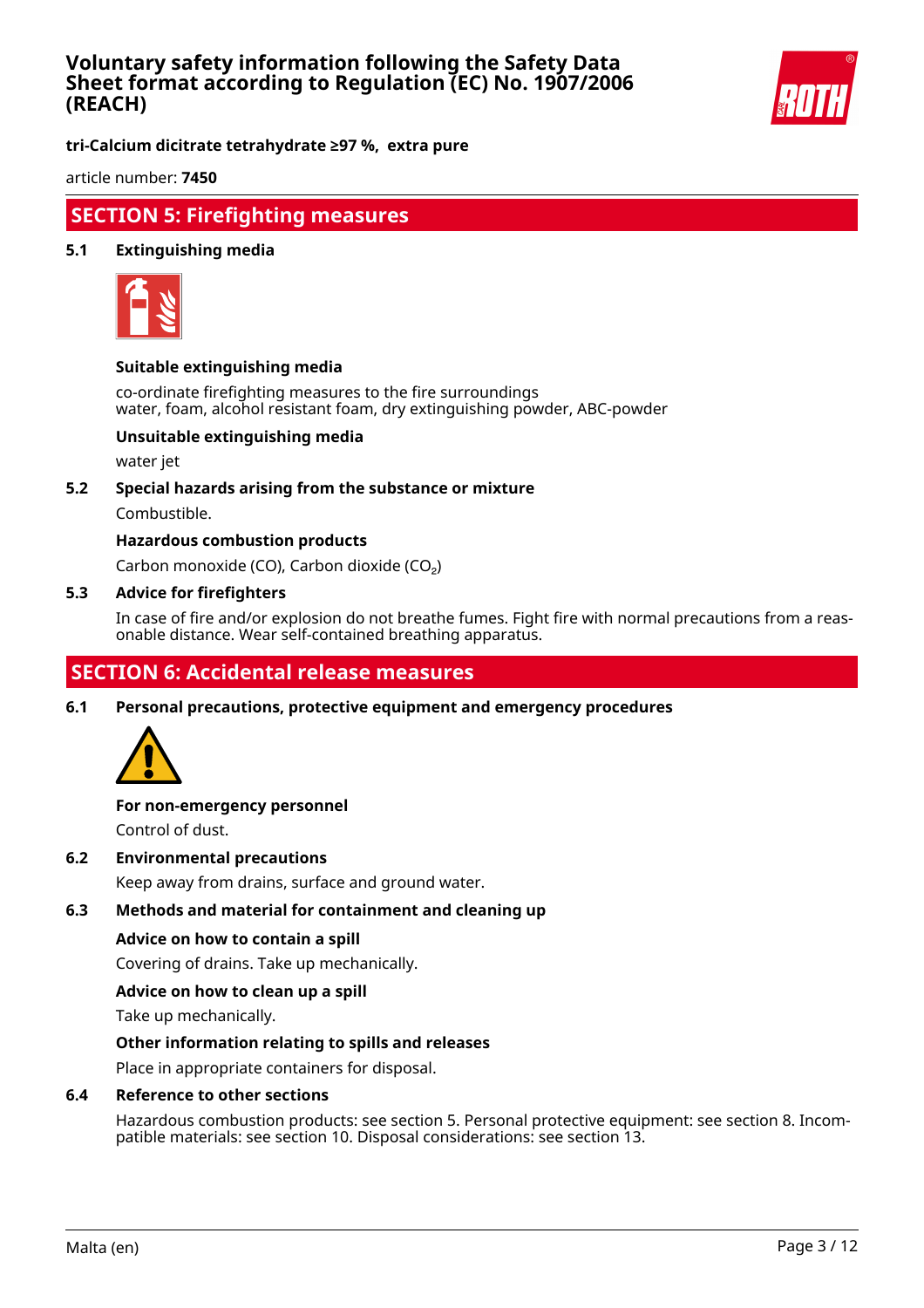

**tri-Calcium dicitrate tetrahydrate ≥97 %, extra pure**

article number: **7450**

# **SECTION 7: Handling and storage**

**7.1 Precautions for safe handling** No special measures are necessary. **Advice on general occupational hygiene**

Keep away from food, drink and animal feedingstuffs.

**7.2 Conditions for safe storage, including any incompatibilities**

Store in a dry place.

**Incompatible substances or mixtures**

Observe hints for combined storage.

**Consideration of other advice**

#### **Ventilation requirements**

Use local and general ventilation.

**Specific designs for storage rooms or vessels**

Recommended storage temperature: 15 – 25 °C

#### **7.3 Specific end use(s)**

No information available.

# **SECTION 8: Exposure controls/personal protection**

#### **8.1 Control parameters**

#### **National limit values**

#### **Occupational exposure limit values (Workplace Exposure Limits)**

Data are not available.

#### **Environmental values**

|               | <b>Relevant PNECs and other threshold levels</b> |                       |                                       |                              |  |
|---------------|--------------------------------------------------|-----------------------|---------------------------------------|------------------------------|--|
| End-<br>point | <b>Threshold</b><br>level                        | <b>Organism</b>       | <b>Environmental com-</b><br>partment | <b>Exposure time</b>         |  |
| <b>PNEC</b>   | $0.44 \text{ mg}$ /                              | aquatic organisms     | freshwater                            | short-term (single instance) |  |
| <b>PNEC</b>   | $0.044 \text{ mg}$ /                             | aquatic organisms     | marine water                          | short-term (single instance) |  |
| <b>PNEC</b>   | $1.000$ mg/                                      | aquatic organisms     | sewage treatment plant<br>(STP)       | short-term (single instance) |  |
| <b>PNEC</b>   | 34,6 $mg/kq$                                     | aquatic organisms     | freshwater sediment                   | short-term (single instance) |  |
| <b>PNEC</b>   | 3,46 $mg/kq$                                     | aquatic organisms     | marine sediment                       | short-term (single instance) |  |
| <b>PNEC</b>   | 33,1 $mg/_{ka}$                                  | terrestrial organisms | soil                                  | short-term (single instance) |  |

#### **8.2 Exposure controls**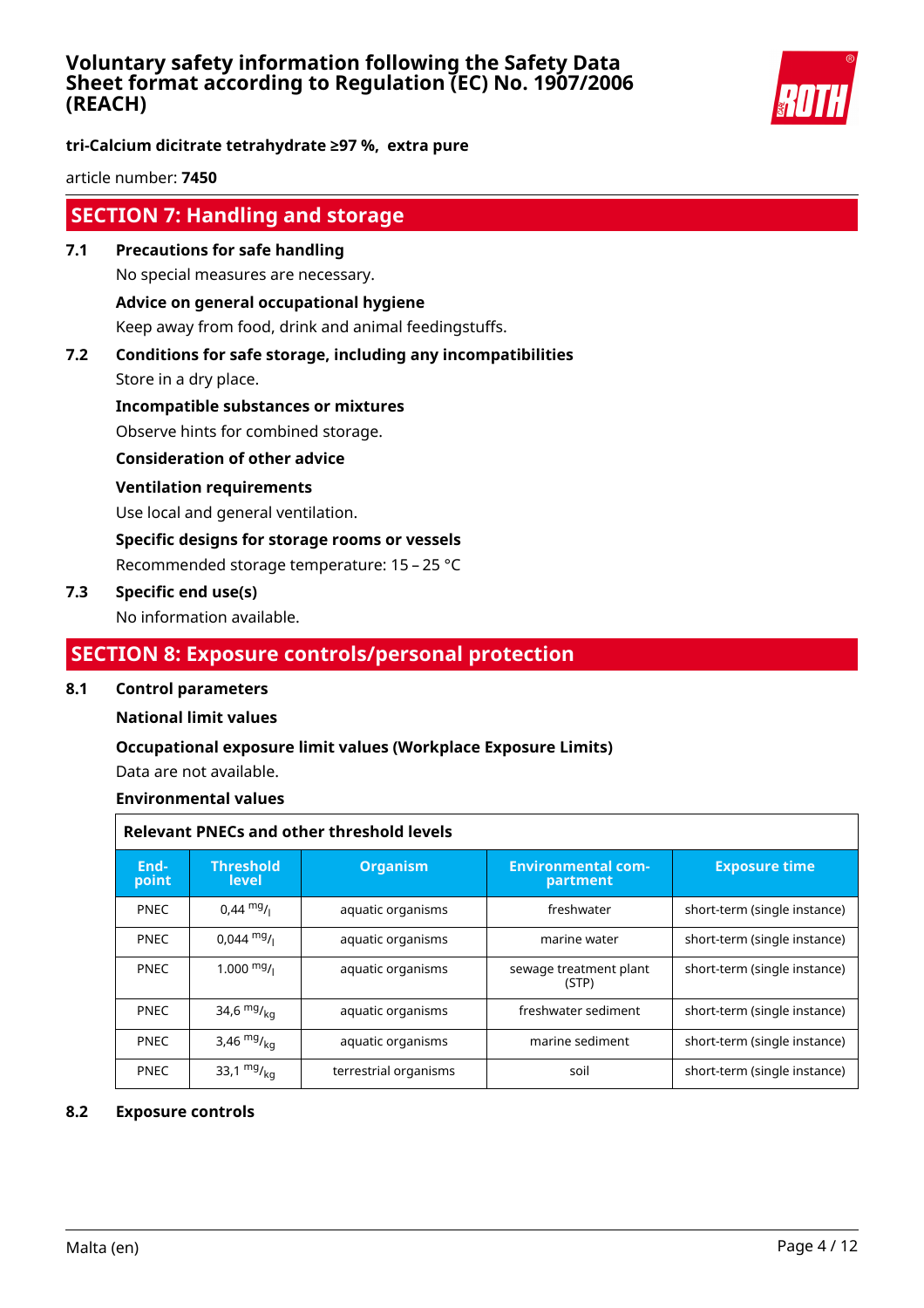

**tri-Calcium dicitrate tetrahydrate ≥97 %, extra pure**

article number: **7450**

#### **Individual protection measures (personal protective equipment)**

#### **Eye/face protection**



Use safety goggle with side protection.

#### **Skin protection**



#### **• hand protection**

Wear suitable gloves. Chemical protection gloves are suitable, which are tested according to EN 374.

#### **• type of material**

NBR (Nitrile rubber)

#### **• material thickness**

>0,11 mm

#### **• breakthrough times of the glove material**

>480 minutes (permeation: level 6)

#### **• other protection measures**

Take recovery periods for skin regeneration. Preventive skin protection (barrier creams/ointments) is recommended.

#### **Respiratory protection**



Respiratory protection necessary at: Dust formation. Particulate filter device (EN 143). P1 (filters at least 80 % of airborne particles, colour code: White).

#### **Environmental exposure controls**

Keep away from drains, surface and ground water.

# **SECTION 9: Physical and chemical properties**

#### **9.1 Information on basic physical and chemical properties**

| Physical state                                              | solid                                  |
|-------------------------------------------------------------|----------------------------------------|
| Form                                                        | powder, crystalline                    |
| Colour                                                      | white                                  |
| Odour                                                       | odourless                              |
| Melting point/freezing point                                | 144 °C at 101,3 kPa (anhydrous) (ECHA) |
| Boiling point or initial boiling point and boiling<br>range | not determined                         |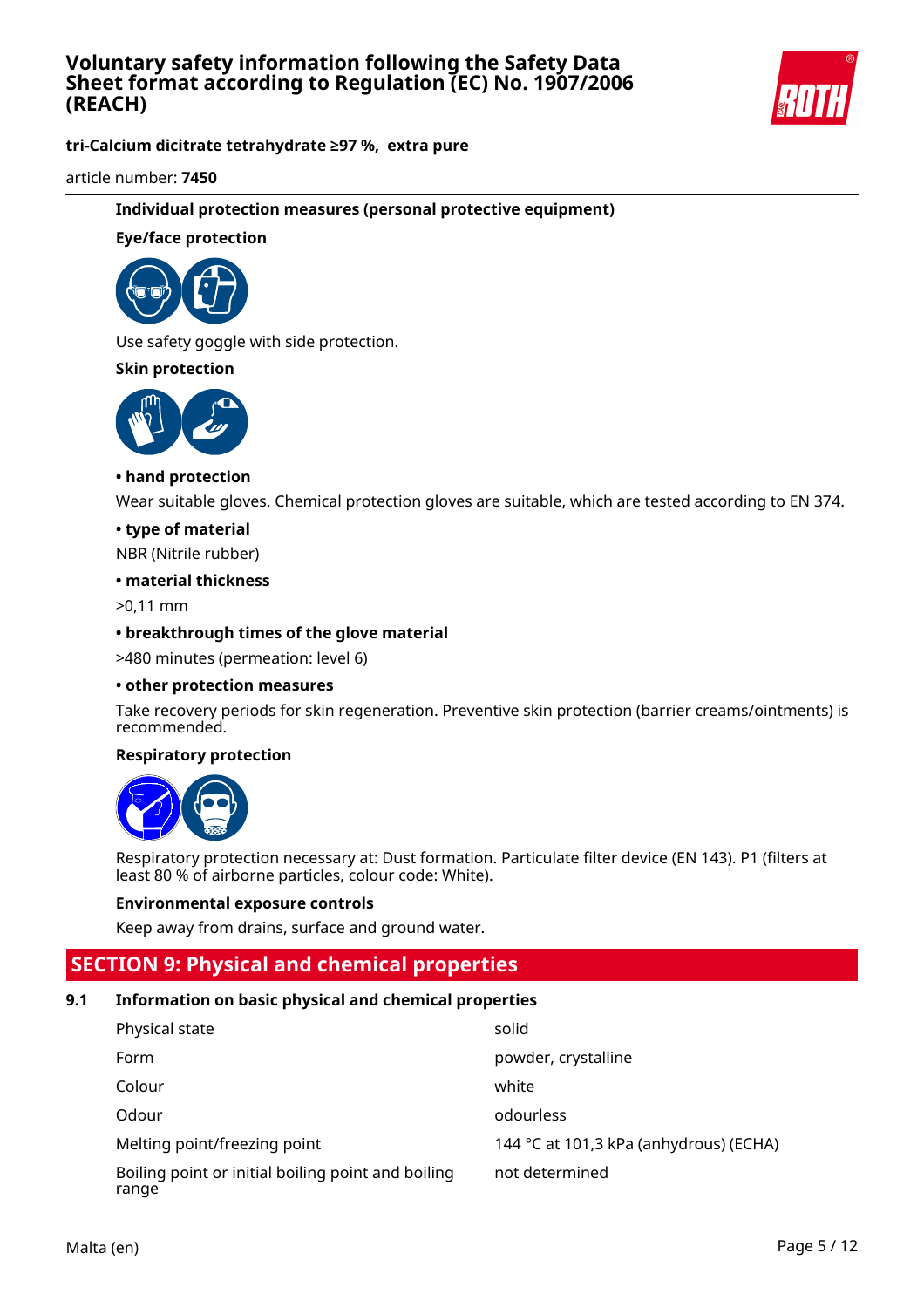

#### article number: **7450**

|     | Flammability                                           | this material is combustible, but will not ignite<br>readily   |
|-----|--------------------------------------------------------|----------------------------------------------------------------|
|     | Lower and upper explosion limit                        | not determined                                                 |
|     | Flash point                                            | not applicable                                                 |
|     | Auto-ignition temperature                              | not determined                                                 |
|     | Decomposition temperature                              | not relevant                                                   |
|     | pH (value)                                             | 6,5 (in aqueous solution: 25 $9/$ , 20 °C)                     |
|     | Kinematic viscosity                                    | not relevant                                                   |
|     | Solubility(ies)                                        |                                                                |
|     | Water solubility                                       | 1 <sup>g</sup> / <sub>l</sub> at 23 °C                         |
|     | Partition coefficient                                  |                                                                |
|     | Partition coefficient n-octanol/water (log value):     | this information is not available                              |
|     | Vapour pressure                                        | 0 Pa at 25 °C                                                  |
|     | Density                                                | not determined                                                 |
|     | Particle characteristics                               | no data available                                              |
|     | Other safety parameters                                |                                                                |
|     | Oxidising properties                                   | none                                                           |
| 9.2 | <b>Other information</b>                               |                                                                |
|     | Information with regard to physical hazard<br>classes: | hazard classes acc. to GHS<br>(physical hazards): not relevant |
|     | Other safety characteristics:                          | There is no additional information.                            |
|     |                                                        |                                                                |

# **SECTION 10: Stability and reactivity**

#### **10.1 Reactivity**

The product in the delivered form is not dust explosion capable; the enrichment of fine dust however leads to the danger of dust explosion.

#### **10.2 Chemical stability**

The material is stable under normal ambient and anticipated storage and handling conditions of temperature and pressure.

#### **10.3 Possibility of hazardous reactions**

**Violent reaction with:** strong oxidiser

#### **10.4 Conditions to avoid**

There are no specific conditions known which have to be avoided.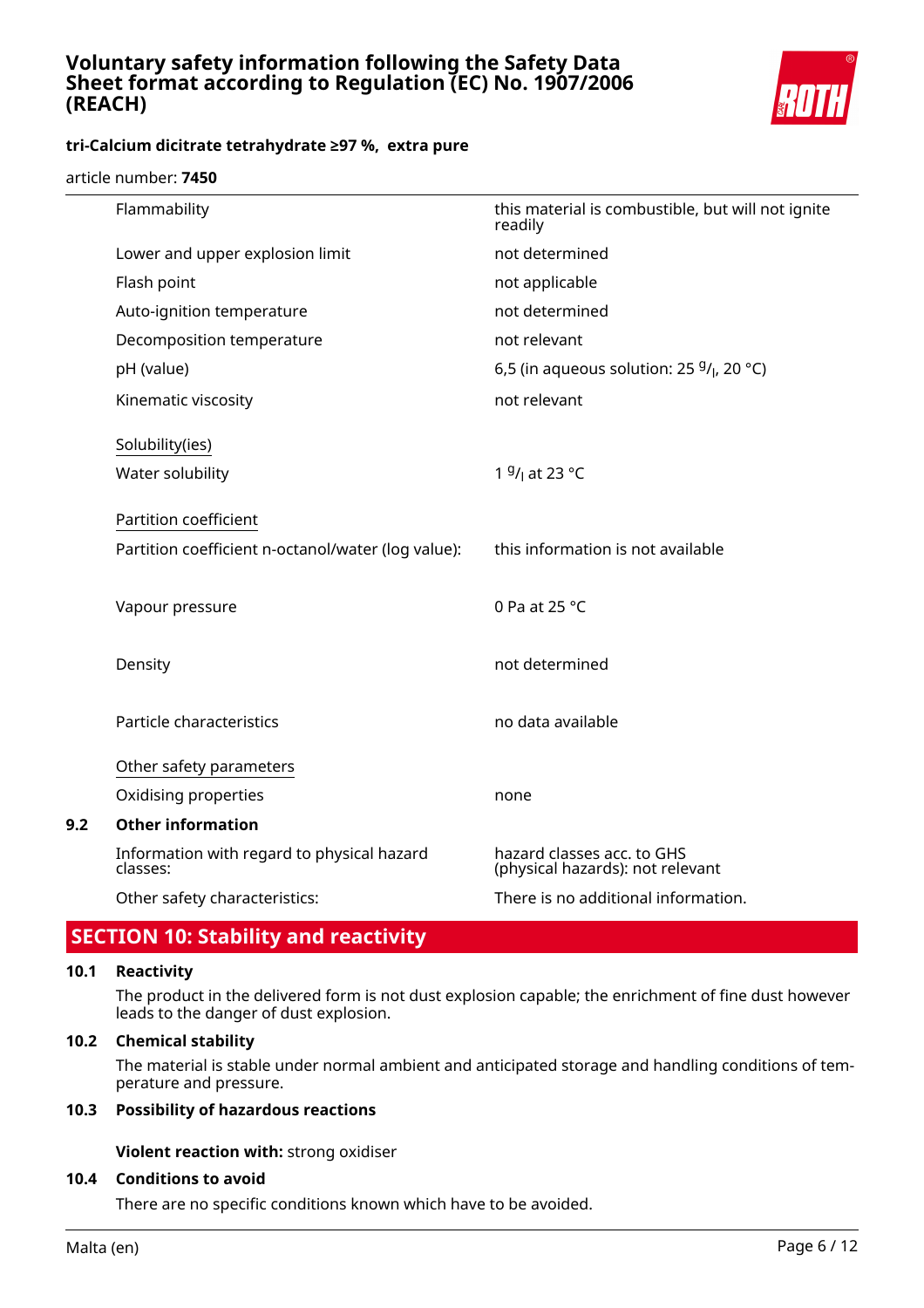

article number: **7450**

#### **10.5 Incompatible materials**

There is no additional information.

#### **10.6 Hazardous decomposition products**

Hazardous combustion products: see section 5.

# **SECTION 11: Toxicological information**

#### **11.1 Information on hazard classes as defined in Regulation (EC) No 1272/2008**

#### **Classification according to GHS (1272/2008/EC, CLP)**

This substance does not meet the criteria for classification in accordance with Regulation No 1272/ 2008/EC.

#### **Acute toxicity**

Shall not be classified as acutely toxic.

| <b>Acute toxicity</b> |                 |                        |                |               |             |
|-----------------------|-----------------|------------------------|----------------|---------------|-------------|
| <b>Exposure route</b> | <b>Endpoint</b> | <b>Value</b>           | <b>Species</b> | <b>Method</b> | Source      |
| oral                  | LD50            | 5.400 $mg/kq$          | mouse          |               | <b>ECHA</b> |
| dermal                | LD50            | $>2.000 \frac{mg}{kg}$ | rat            |               | <b>ECHA</b> |

#### **Skin corrosion/irritation**

Shall not be classified as corrosive/irritant to skin.

#### **Serious eye damage/eye irritation**

Shall not be classified as seriously damaging to the eye or eye irritant.

#### **Respiratory or skin sensitisation**

Shall not be classified as a respiratory or skin sensitiser.

#### **Germ cell mutagenicity**

Shall not be classified as germ cell mutagenic.

#### **Carcinogenicity**

Shall not be classified as carcinogenic.

#### **Reproductive toxicity**

Shall not be classified as a reproductive toxicant.

#### **Specific target organ toxicity - single exposure**

Shall not be classified as a specific target organ toxicant (single exposure).

#### **Specific target organ toxicity - repeated exposure**

Shall not be classified as a specific target organ toxicant (repeated exposure).

#### **Aspiration hazard**

Shall not be classified as presenting an aspiration hazard.

#### **Symptoms related to the physical, chemical and toxicological characteristics**

#### **• If swallowed**

Data are not available.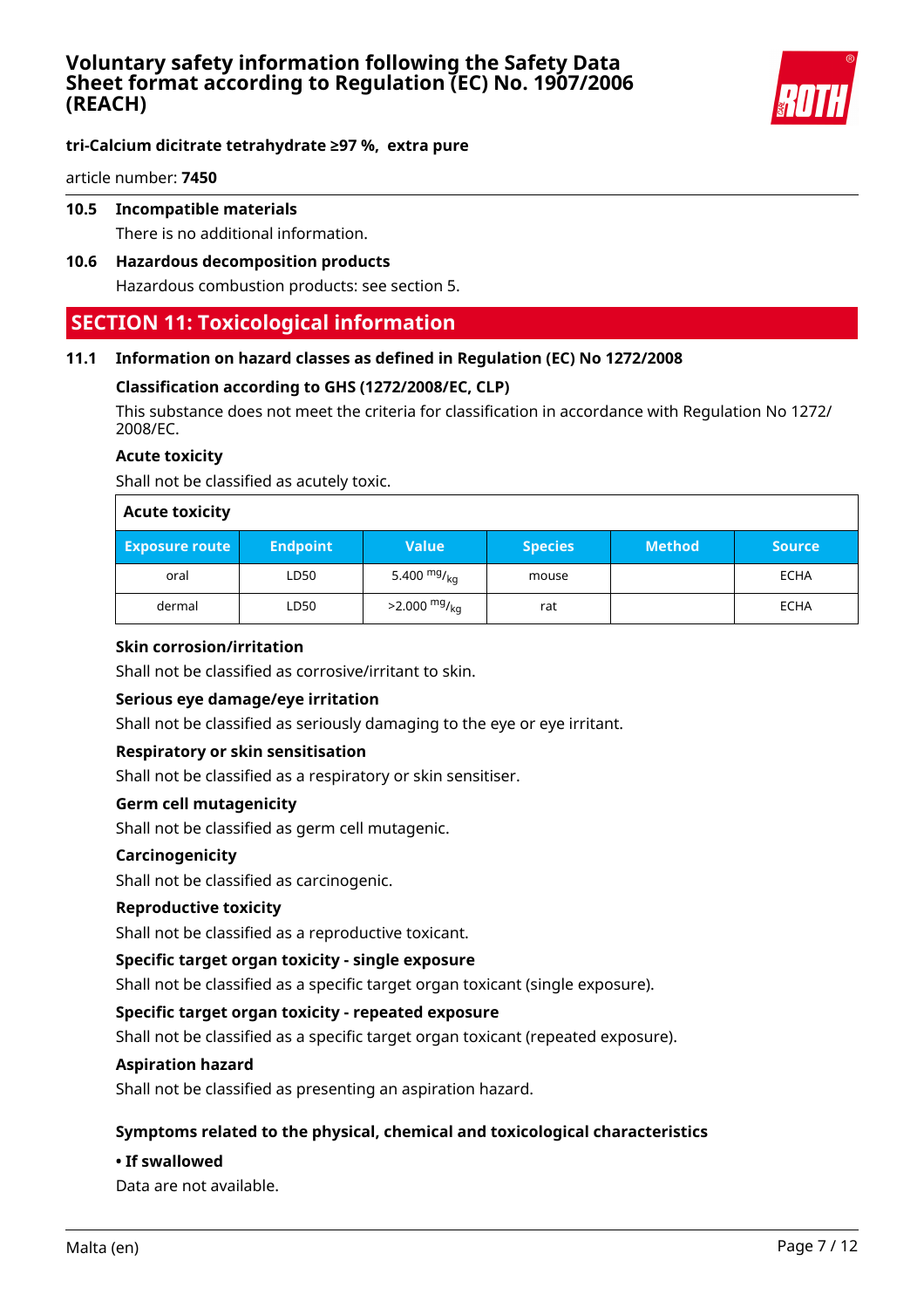

#### article number: **7450**

**• If in eyes**

Data are not available.

#### **• If inhaled**

Data are not available.

#### **• If on skin**

Data are not available.

#### **Other information**

Health effects are not known. This information is based upon the present state of our knowledge.

# **SECTION 12: Ecological information**

#### **12.1 Toxicity**

Shall not be classified as hazardous to the aquatic environment.

| <b>Aquatic toxicity (acute)</b> |              |                |                      |  |
|---------------------------------|--------------|----------------|----------------------|--|
| <b>Endpoint</b>                 | <b>Value</b> | <b>Species</b> | <b>Exposure time</b> |  |
| <b>LC50</b>                     | 440 $mg/$    | fish           | 48 h                 |  |

#### **Biodegradation**

Data are not available.

# **12.2 Process of degradability**

Theoretical Oxygen Demand with nitrification: 0,4207  $^{\mathsf{mg}}\prime_{\mathsf{mg}}$ Theoretical Oxygen Demand without nitrification: 0,4207 <sup>mg</sup>/<sub>mg</sub> Theoretical Carbon Dioxide: 0,9257  $mg/mq$ 

#### **12.3 Bioaccumulative potential**

Data are not available.

#### **12.4 Mobility in soil**

Data are not available.

**12.5 Results of PBT and vPvB assessment**

Data are not available.

**12.6 Endocrine disrupting properties** Not listed.

#### **12.7 Other adverse effects**

Data are not available.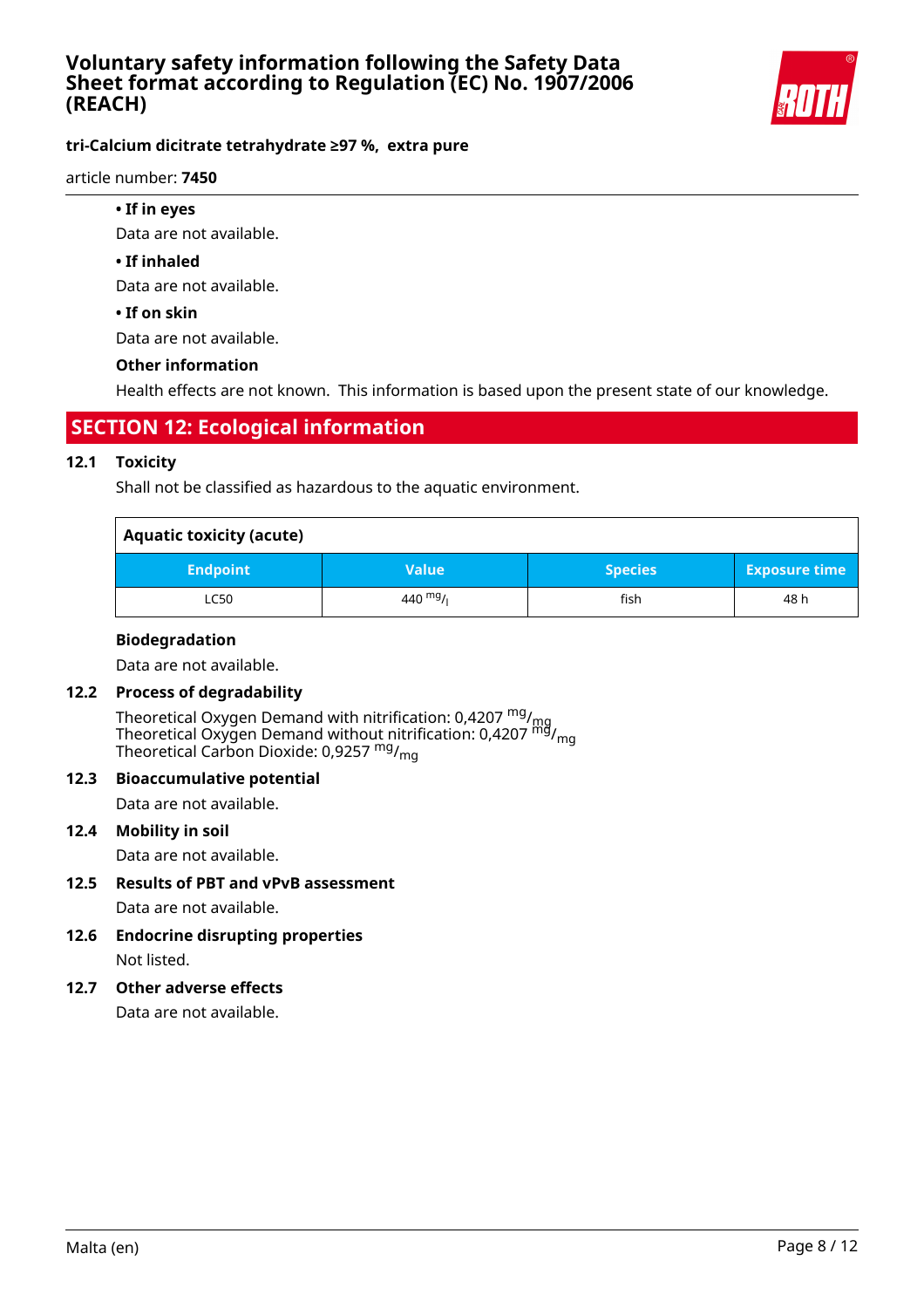

**tri-Calcium dicitrate tetrahydrate ≥97 %, extra pure**

article number: **7450**

# **SECTION 13: Disposal considerations**

#### **13.1 Waste treatment methods**



Consult the appropriate local waste disposal expert about waste disposal.

#### **Sewage disposal-relevant information**

Do not empty into drains.

#### **13.2 Relevant provisions relating to waste**

The allocation of waste identity numbers/waste descriptions must be carried out according to the EEC, specific to the industry and process. Waste catalogue ordinance (Germany).

#### **13.3 Remarks**

Waste shall be separated into the categories that can be handled separately by the local or national waste management facilities. Please consider the relevant national or regional provisions.

# **SECTION 14: Transport information**

**14.1 UN number or ID number not subject to transport regulations 14.2 UN proper shipping name** not assigned **14.3 Transport hazard class(es)** none **14.4 Packing group not assigned 14.5 Environmental hazards** non-environmentally hazardous acc. to the dangerous goods regulations

#### **14.6 Special precautions for user**

There is no additional information.

#### **14.7 Maritime transport in bulk according to IMO instruments**

The cargo is not intended to be carried in bulk.

#### **Information for each of the UN Model Regulations**

#### **Transport of dangerous goods by road, rail and inland waterway (ADR/RID/ADN) - Additional information**

not assigned

#### **International Maritime Dangerous Goods Code (IMDG) - Additional information** Not subject to IMDG.

### **International Civil Aviation Organization (ICAO-IATA/DGR) - Additional information** Not subject to ICAO-IATA.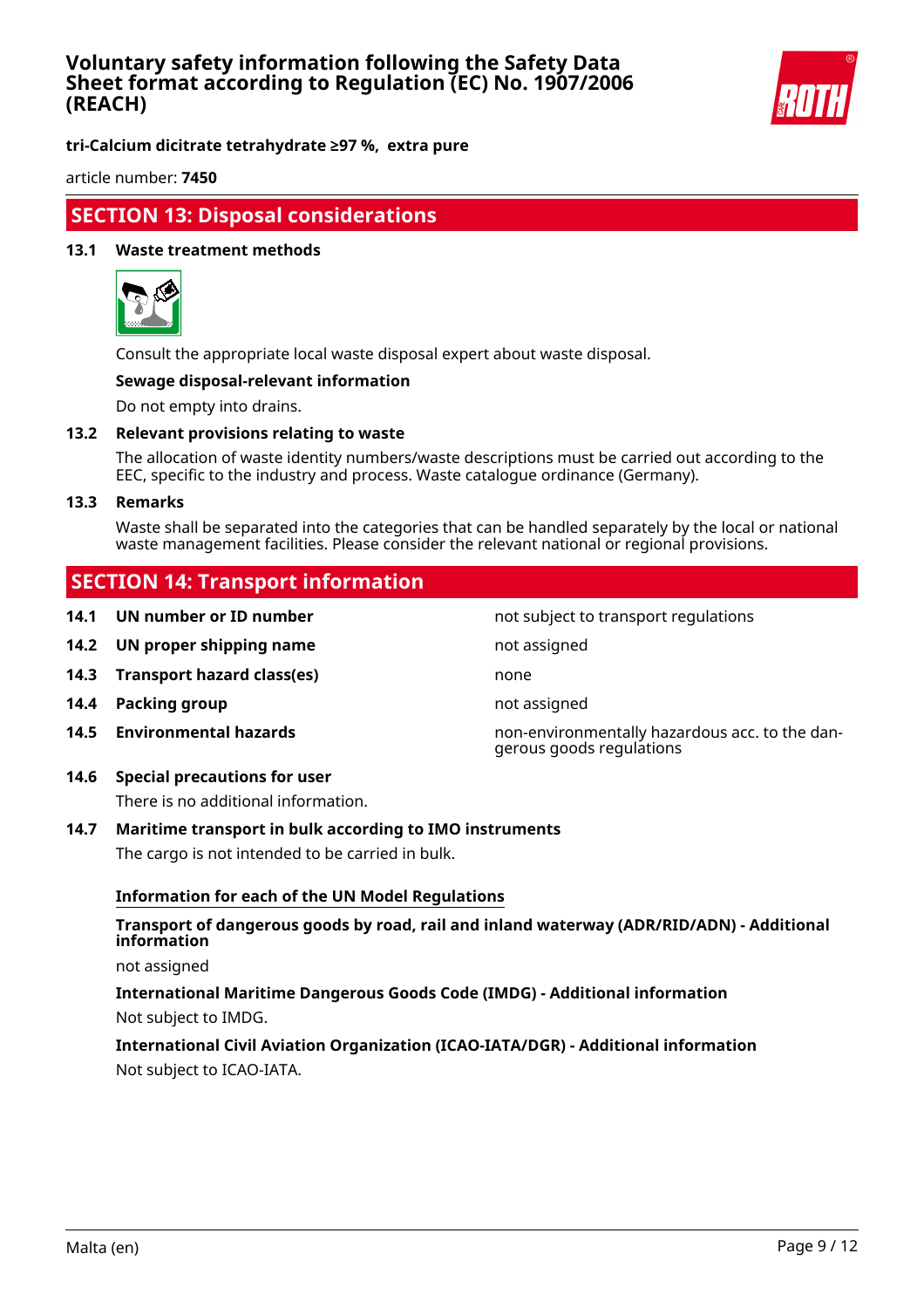

article number: **7450**

# **SECTION 15: Regulatory information**

**15.1 Safety, health and environmental regulations/legislation specific for the substance or mixture**

**Relevant provisions of the European Union (EU)**

**Restrictions according to REACH, Annex XVII**

not listed

**List of substances subject to authorisation (REACH, Annex XIV)/SVHC - candidate list** not listed

**Seveso Directive**

|           | 2012/18/EU (Seveso III)                      |                                                                                            |              |  |  |
|-----------|----------------------------------------------|--------------------------------------------------------------------------------------------|--------------|--|--|
| <b>No</b> | <b>Dangerous substance/hazard categories</b> | Qualifying quantity (tonnes) for the application of lower and upper-tier re-<br>quirements | <b>Notes</b> |  |  |
|           | not assigned                                 |                                                                                            |              |  |  |

#### **Deco-Paint Directive (2004/42/EC)**

| VOC content                                           | 0 % |
|-------------------------------------------------------|-----|
| Directive on industrial emissions (VOCs, 2010/75/511) |     |

#### **Directive on industrial emissions (VOCs, 2010/75/EU)**

| ้ voc เ<br>C content | %<br>╭<br>ີ |
|----------------------|-------------|
|----------------------|-------------|

**Directive 2011/65/EU on the restriction of the use of certain hazardous substances in electrical and electronic equipment (RoHS) - Annex II**

not listed

**Regulation 166/2006/EC concerning the establishment of a European Pollutant Release and Transfer Register (PRTR)**

not listed

#### **Water Framework Directive (WFD)**

# **List of pollutants (WFD)**

| Name of substance                  | Name acc. to inventory     | ' CAS No   Listed in ˈ | <b>Remarks</b> ا |
|------------------------------------|----------------------------|------------------------|------------------|
| tri-Calcium dicitrate tetrahydrate | Metals and their compounds | $\mathsf{A}$           |                  |

**Legend**

A) Indicative list of the main pollutants

#### **Regulation 98/2013/EU on the marketing and use of explosives precursors**

not listed

#### **Regulation 111/2005/EC laying down rules for the monitoring of trade between the Community and third countries in drug precursors**

not listed

#### **Regulation 1005/2009/EC on substances that deplete the ozone layer (ODS)**

not listed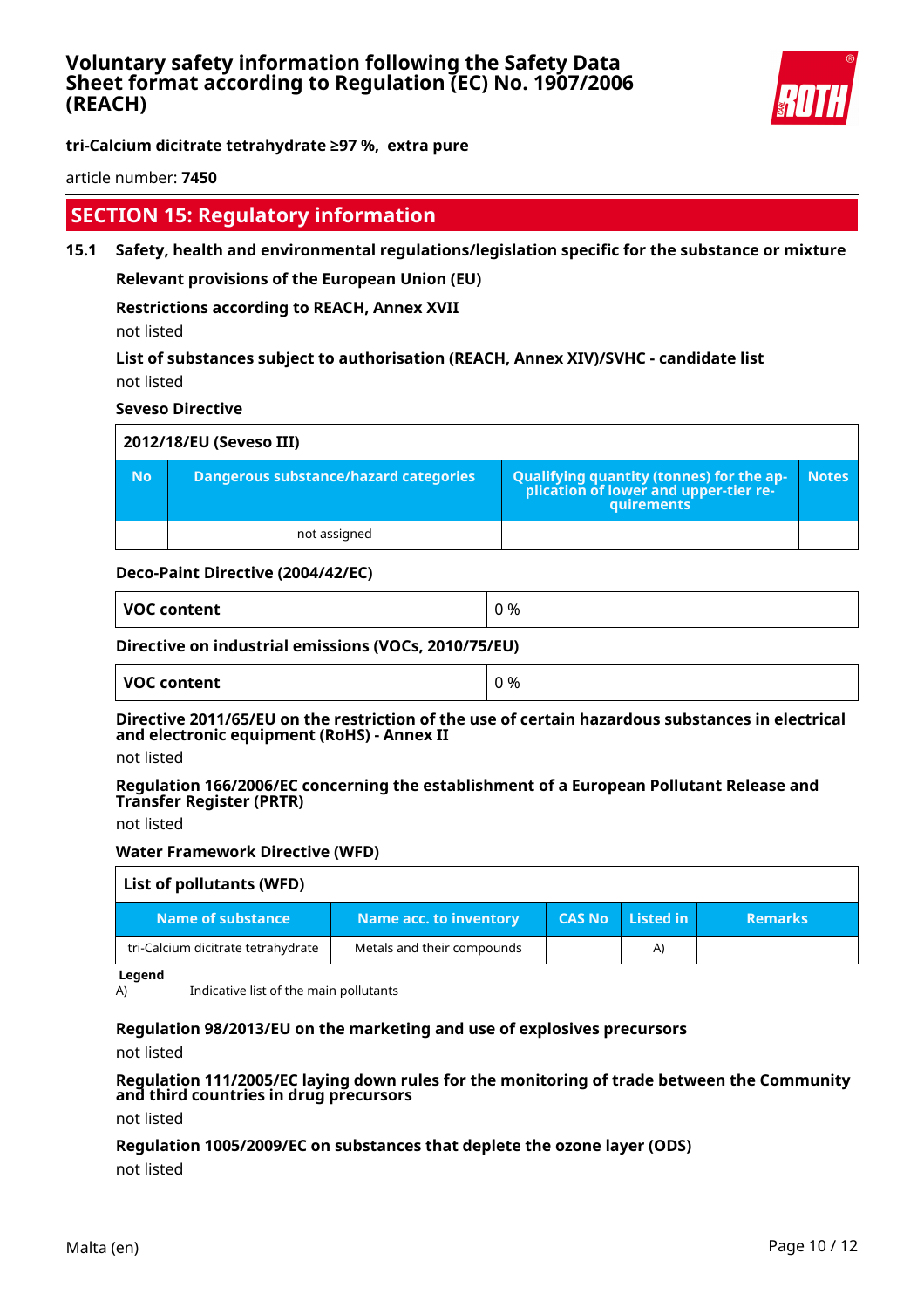

**tri-Calcium dicitrate tetrahydrate ≥97 %, extra pure**

article number: **7450**

# **Regulation 649/2012/EU concerning the export and import of hazardous chemicals (PIC)** not listed

#### **National inventories**

| <b>Country</b> | <b>Inventory</b> | <b>Status</b>       |
|----------------|------------------|---------------------|
| AU             | <b>AICS</b>      | substance is listed |
| CA             | <b>DSL</b>       | substance is listed |
| <b>CN</b>      | <b>IECSC</b>     | substance is listed |
| EU             | ECSI             | substance is listed |
| <b>EU</b>      | REACH Reg.       | substance is listed |
| JP             | <b>CSCL-ENCS</b> | substance is listed |
| KR             | KECI             | substance is listed |
| <b>NZ</b>      | NZIOC            | substance is listed |
| PH             | <b>PICCS</b>     | substance is listed |
| <b>TW</b>      | <b>TCSI</b>      | substance is listed |
| US.            | <b>TSCA</b>      | substance is listed |

#### **Legend**

| <b>AICS</b>  | Australian Inventory of Chemical Substances                             |
|--------------|-------------------------------------------------------------------------|
|              | CSCL-ENCS List of Existing and New Chemical Substances (CSCL-ENCS)      |
| <b>DSL</b>   | Domestic Substances List (DSL)                                          |
| ECSI         | EC Substance Inventory (EINECS, ELINCS, NLP)                            |
| <b>IECSC</b> | Inventory of Existing Chemical Substances Produced or Imported in China |
| KECI         | Korea Existing Chemicals Inventory                                      |
| NZIoC        | New Zealand Inventory of Chemicals                                      |
| <b>PICCS</b> | Philippine Inventory of Chemicals and Chemical Substances (PICCS)       |
|              | REACH Reg. REACH registered substances                                  |
| TCSI         | Taiwan Chemical Substance Inventory                                     |
| <b>TSCA</b>  | <b>Toxic Substance Control Act</b>                                      |
|              |                                                                         |

#### **15.2 Chemical Safety Assessment**

No Chemical Safety Assessment has been carried out for this substance.

# **SECTION 16: Other information**

#### **Abbreviations and acronyms**

| Abbr.         | <b>Descriptions of used abbreviations</b>                                                                                                                                                                                       |
|---------------|---------------------------------------------------------------------------------------------------------------------------------------------------------------------------------------------------------------------------------|
| ADN           | Accord européen relatif au transport international des marchandises dangereuses par voies de naviga-<br>tion intérieures (European Agreement concerning the International Carriage of Dangerous Goods by In-<br>land Waterways) |
| <b>ADR</b>    | Accord européen relatif au transport international des marchandises dangereuses par route (European<br>Agreement concerning the International Carriage of Dangerous Goods by Road)                                              |
| CAS.          | Chemical Abstracts Service (service that maintains the most comprehensive list of chemical substances)                                                                                                                          |
| <b>CLP</b>    | Regulation (EC) No 1272/2008 on classification, labelling and packaging of substances and mixtures                                                                                                                              |
| DGR.          | Dangerous Goods Regulations (see IATA/DGR)                                                                                                                                                                                      |
| EC No         | The EC Inventory (EINECS, ELINCS and the NLP-list) is the source for the seven-digit EC number, an identi-<br>fier of substances commercially available within the EU (European Union)                                          |
| <b>EINECS</b> | European Inventory of Existing Commercial Chemical Substances                                                                                                                                                                   |